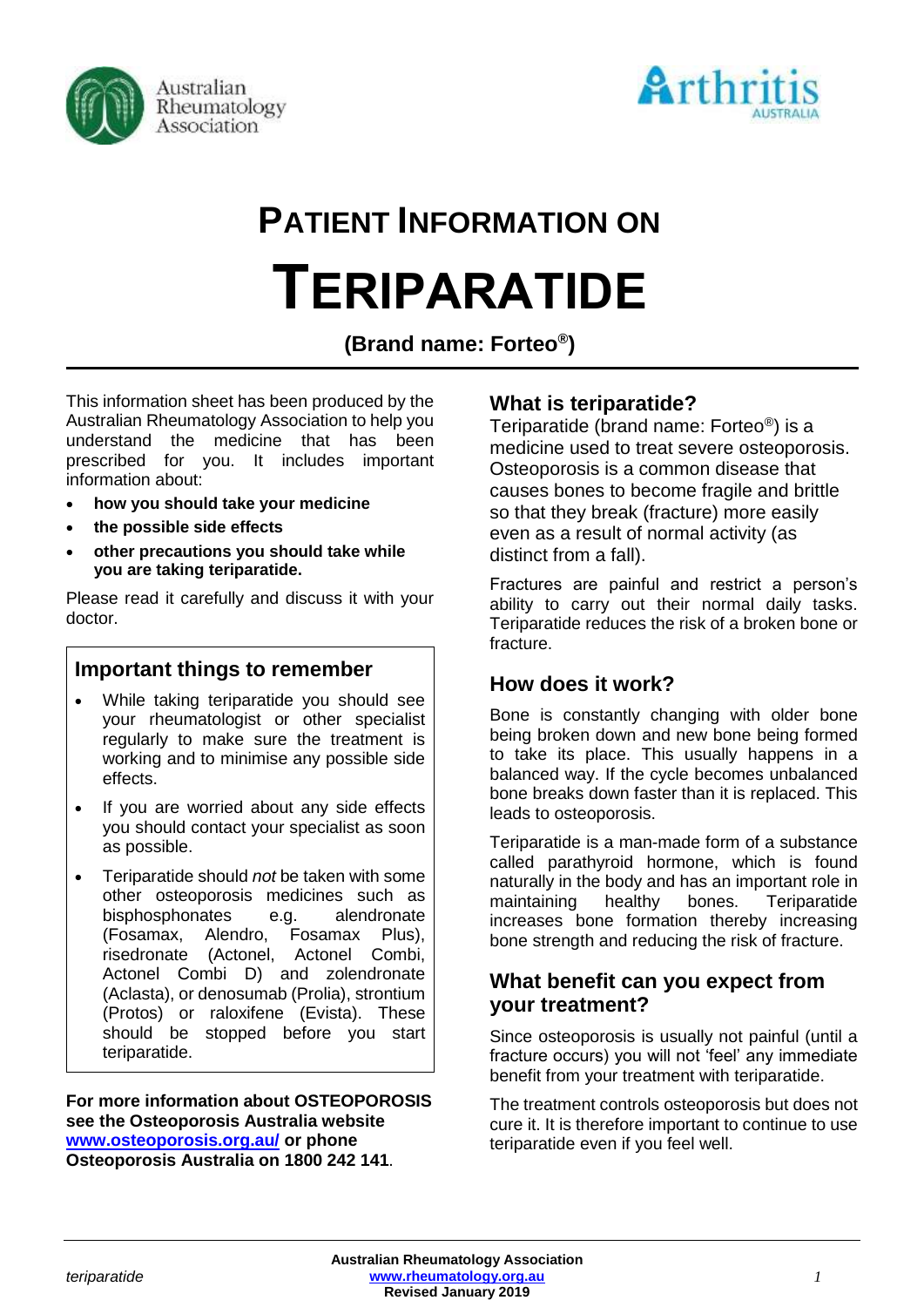Do not stop using teriparatide until advised by your doctor.

You may be asked to have tests to check the effect of treatment on your bones. For example a bone mineral density test is usually done one or two years after first starting teriparatide. This is a type of X-ray that involves a very small amount of radiation.

Tests of urine or blood are also sometimes used to measure the effects of treatment on bone formation and breakdown.

# **How is teriparatide used?**

To make sure it is effective it is very important that you follow the instructions for using teriparatide carefully, including the instructions for storage and disposal. Ask your doctor or pharmacist to explain anything you do not understand.

Teriparatide is given as an injection under the skin (subcutaneously). It is injected in the thigh or abdomen once a day. It comes in a pen-shaped device to make the daily injection easier. The teriparatide pen contains enough medicine for 28 doses.

It is important to use a new needle for each injection.

#### *What is the dosage and when should it be given?*

The teriparatide daily dose is 20 micrograms.

Use it at around the same time every day to help you remember. The best time to take it is at night before going to bed.

If a dose is missed use it as soon as possible that day. However, if the day has already passed, skip the missed dose and continue your regular dosing schedule. **Never** inject more than one dose per day. Do not use more or less teriparatide or use it more often than prescribed by your doctor.

#### *Can other medicines be taken with teriparatide?*

It is safe to take most other medicines when you are taking teriparatide. However, teriparatide should *not* be taken with some other osteoporosis medicines (see *Precautions*).

Your doctor will usually recommend that you take calcium and vitamin D as additional treatment for osteoporosis. Do not stop taking these medicines unless advised by your doctor.

#### *How long is the treatment continued?*

For osteoporosis, treatment with teriparatide is usually given continuously for up to 18 months and no longer. After that further treatment with an alternative medicine for osteoporosis is recommended.

# **Are there any side effects?**

Most people who take teriparatide do not experience side effects. Tell your doctor if you are concerned about possible side effects.

#### *Most common possible side effects*

The most common side effects include:

- *nausea, vomiting or constipation*
	- *pain in joints or bones*
- *headache*
- *dizziness or lightheadedness:* this can happen if you get up too quickly from a lying position. It is more common at the start of treatment. By getting out of bed slowly and resting your feet on the floor for a few minutes before standing up you can reduce the risk. It is a good idea to have a chair nearby when you give yourself the injection so that you can sit down if you feel dizzy.
- *discomfort around the injection site* can occur in up to 30% of people and may include pain, swelling, bruising, itching or a few drops of blood.

#### *Less common or rare possible side effects*

Less common side effects include:

- *muscle weakness*
- *heartburn*
- *leg cramps or back spasms*
- *depression*
- *chest pain or difficulty breathing*
- *lack of energy.*

There are a number of other uncommon side effects and precautions. These are described in the leaflet that comes with the medicine. Read this information and discuss any concerns with your doctor.

#### *Warning of very rare side effect*

Teriparatide has been found to cause an increased risk of bone cancer (sarcoma) when used in animals in high doses continuously from birth. It is for this reason that the maximum lifetime duration of teriparatide is only 18 months.